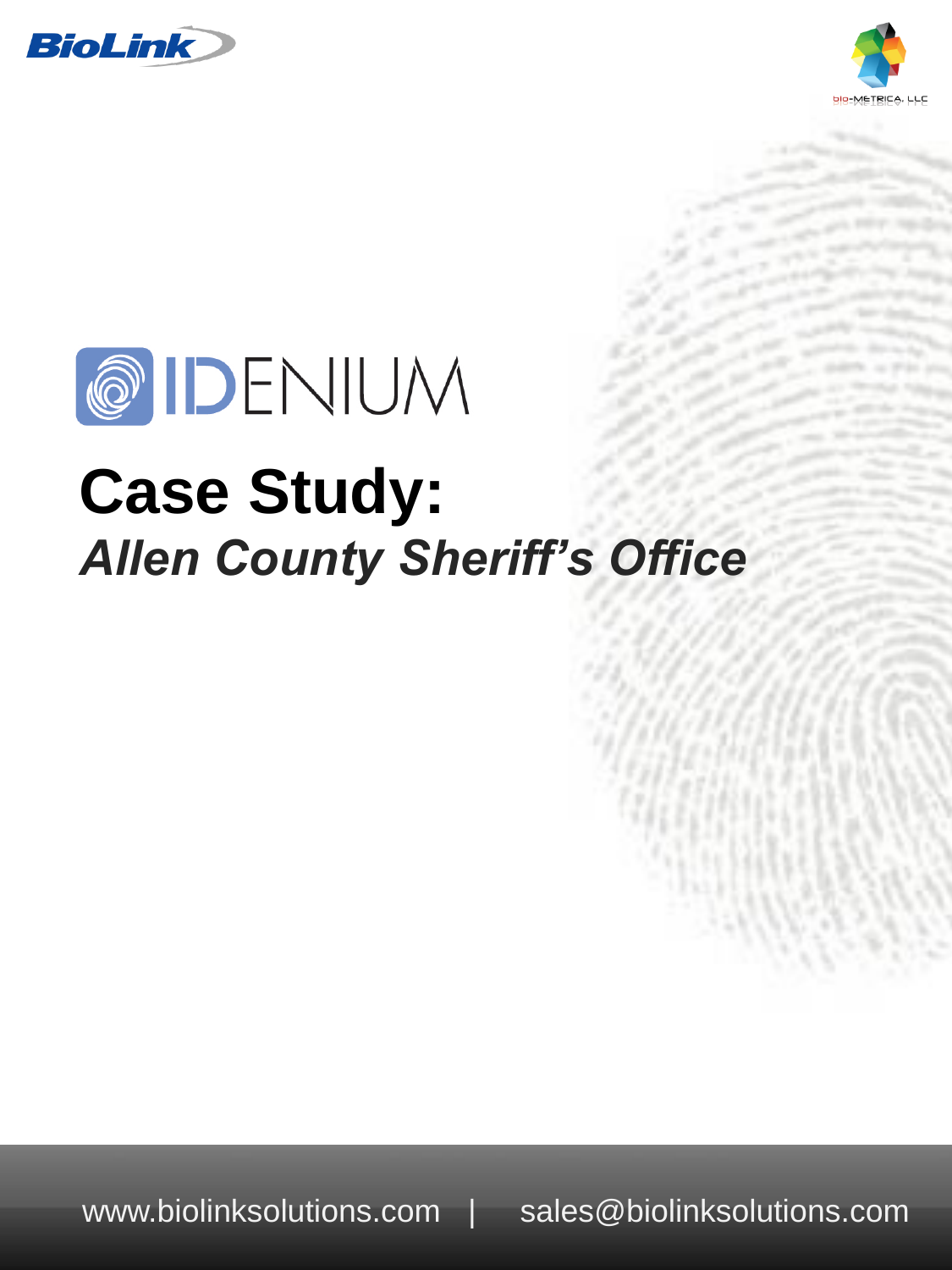

*The Allen County Sherriff's Office has selected BioLink IDenium, delivered and implemented by our official distributor Bio-Metrica LLC, for strong biometric authentication.*

### **Customer**

The Allen County Sherriff's Office is the chief law enforcement agency of the county. Headquartered in Lima, Ohio, the mission of the Allen County Sheriff's Office is to enhance the quality of life for the citizens of Allen County by professionally working in partnership to provide safety, security and service to the community.



<http://www.acso-oh.us/>

# **Needs**

Protect both desktops and mobile terminals in police cars across all country-wide organizations from unauthorized access with implementing network biometric authentication system.

# **Solution**

BioLink IDenium, is a highly rated biometric solution for Active Directory supporting a 1-to-many identification mode, i.e. not requiring any other parameters for quick identification of users logging into network systems.

Made for Windows, it allows users registered in one domain to be biometrically identified with their unique fingerprints while accessing the shared network resources in the domain, or across other domains in multi-directory configurations.



USA-Canada 1 888 801 6348 UK 0808 189 1360 EMEA +44 208 1234 755

www.biolinksolutions.com sales@biolinksolutions.com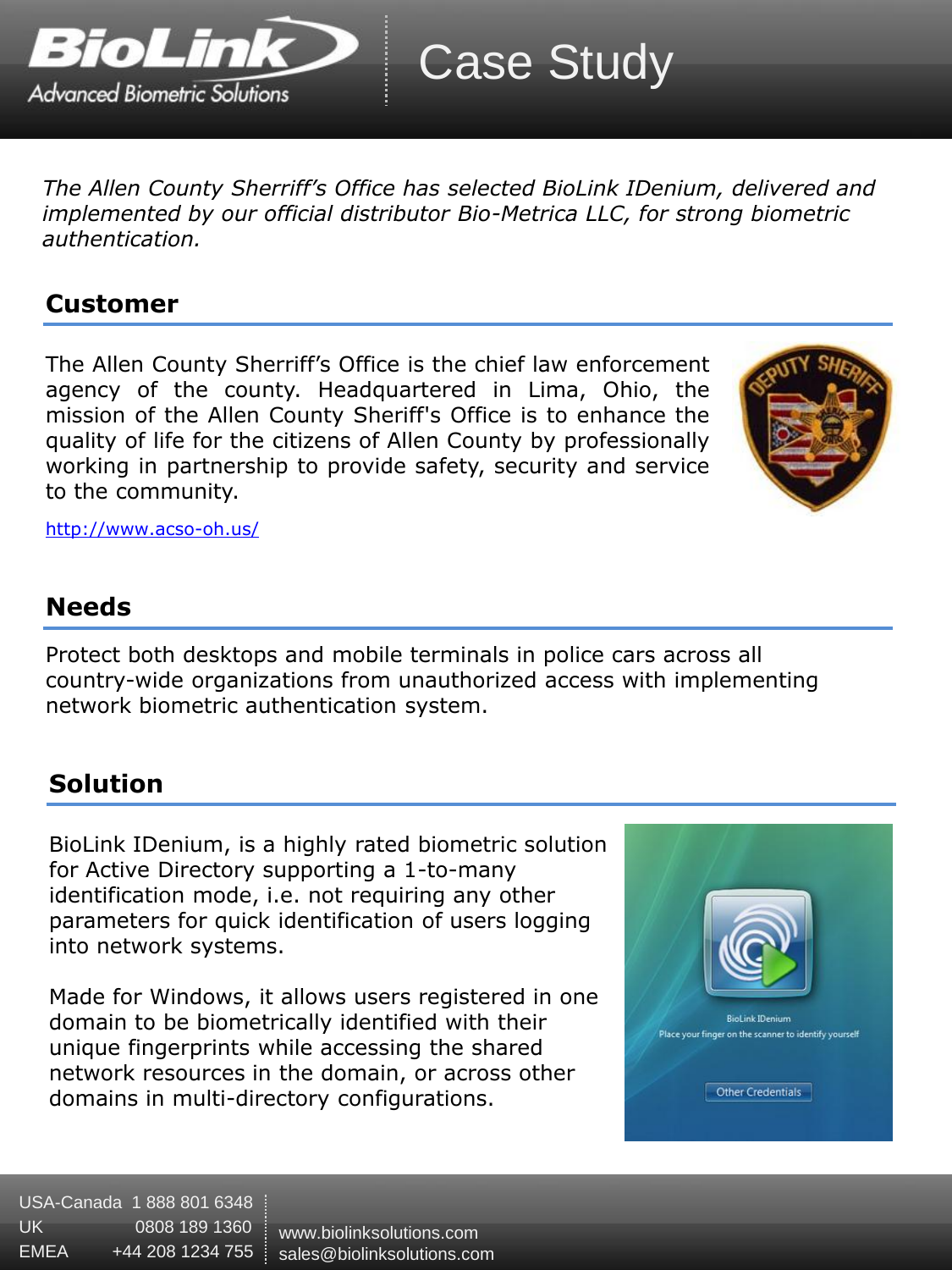

Case Study

## **Result**

After installation of IDenium, the Allen County Sheriff's office was able to prevent unauthorized access of their systems as well as conclusively identify users logging into the network.

*"With IDenium, we're able to secure our PC's and network from unauthorized access as well as securing access from mobile terminals in our police cars. It is one of the best biometric solutions we found that could secure our systems biometrically. After deploying it in our main offices, we recommended other county departments to use it. We believe it would be a good fit for other law enforcements agencies nationwide."*

Deputy Isaac Dunifon of Allen County Sheriff's Office

*"IDenium was able to protect the Auditors Office, and the County's network from a possible internal network intrusion. Additionally it has reduced the number of mistyped passwords and Windows lockouts that occur as a result. The accuracy of the Bio-metric validation is outstanding!"*

Mark Smith, Allen County IT Director

*"With BioLink IDenium, network resources are protected with a secure and easy to use system that can stop intrusion attempts. By using fingerprints to login, users will never need to worry about losing a token or other device to securely login and Allen County can be sure that only authorized personnel have access to confidential information. With IDenium on watch, the citizens of Allen County can rest easy knowing the information infrastructure of Allen County including the Sheriff's Office is well protected"*

> Ronen Yacobi, CEO of Bio-Metrica, LLC, the official distributor of BioLink Solutions

USA-Canada 1 888 801 6348 UK 0808 189 1360 EMEA +44 208 1234 755

www.biolinksolutions.com sales@biolinksolutions.com